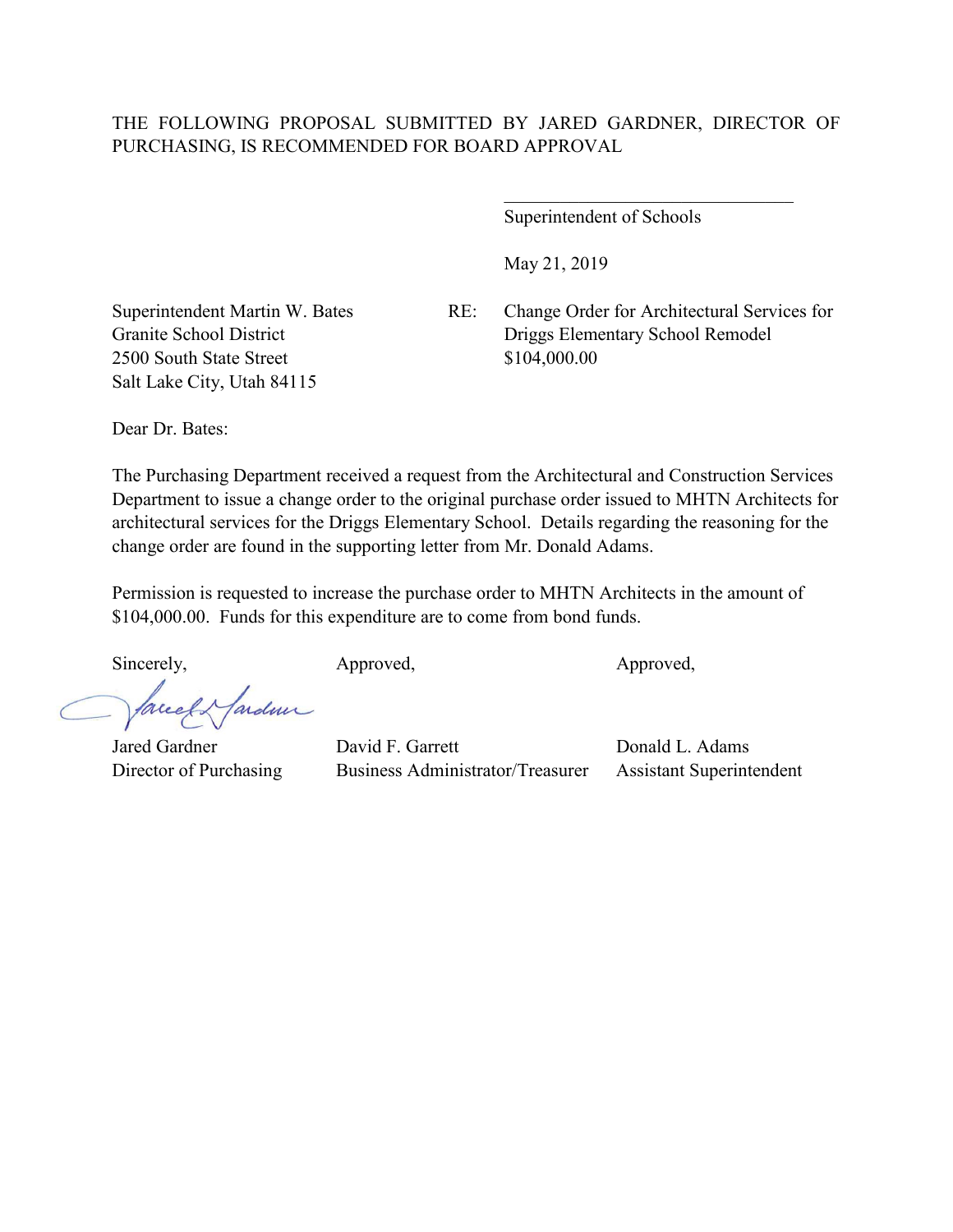

**Support Services** 2500 S. State Street Salt Lake City, UT 84115

385-646-4597 Fax 385-646-4351 [www.graniteschools.org](http://www.graniteschools.org/)

May 13, 2019

Superintendent Martin W. Bates Granite School District 2500 South State Street Salt Lake City, Utah 84115

## SUBJECT: **Driggs Elementary Fee Increase**

Dear Dr. Bates,

The original scope and fee negotiated with the architect did not include items found below. It was only after beginning design work and fully understanding the facility could we accurately determine all items needed to successfully renovate the school. The following represents the additional work we asked of the architect. Of special interest would be the addition of a complete roof and seismic upgrades.

Summary of increase to the original contract of MHTN Architects for the Driggs Elementary remodel project as follows:

Modifications included:

- Replacement of existing roof membrane, addition of code minimum insulation, and increase/replacement of existing coping material.
- Drawings and calculations for structural, seismic roof diaphragm upgrade.
- Seismic bracing of interior, unreinforced masonry walls in the cafeteria/multi-purpose room, halls, and classrooms.
- Rework of existing drain system.
- Addition of new perimeter gutter and site drainage system.
- Electrical coordination with existing roof mounted infrastructure.
- Updated FEMA 156 information for overall school.

This work and added scope resulted in a fee increase in the amount of \$104,000. The old unreinforced masonry walls and non-tempered clear story glass windows needed to be addressed. These improvements better help protect the students and patrons of Driggs Elementary as they exit the building in a seismic event.

Respectfully,

oual

Donald Adams Assistant Superintendent, Support Services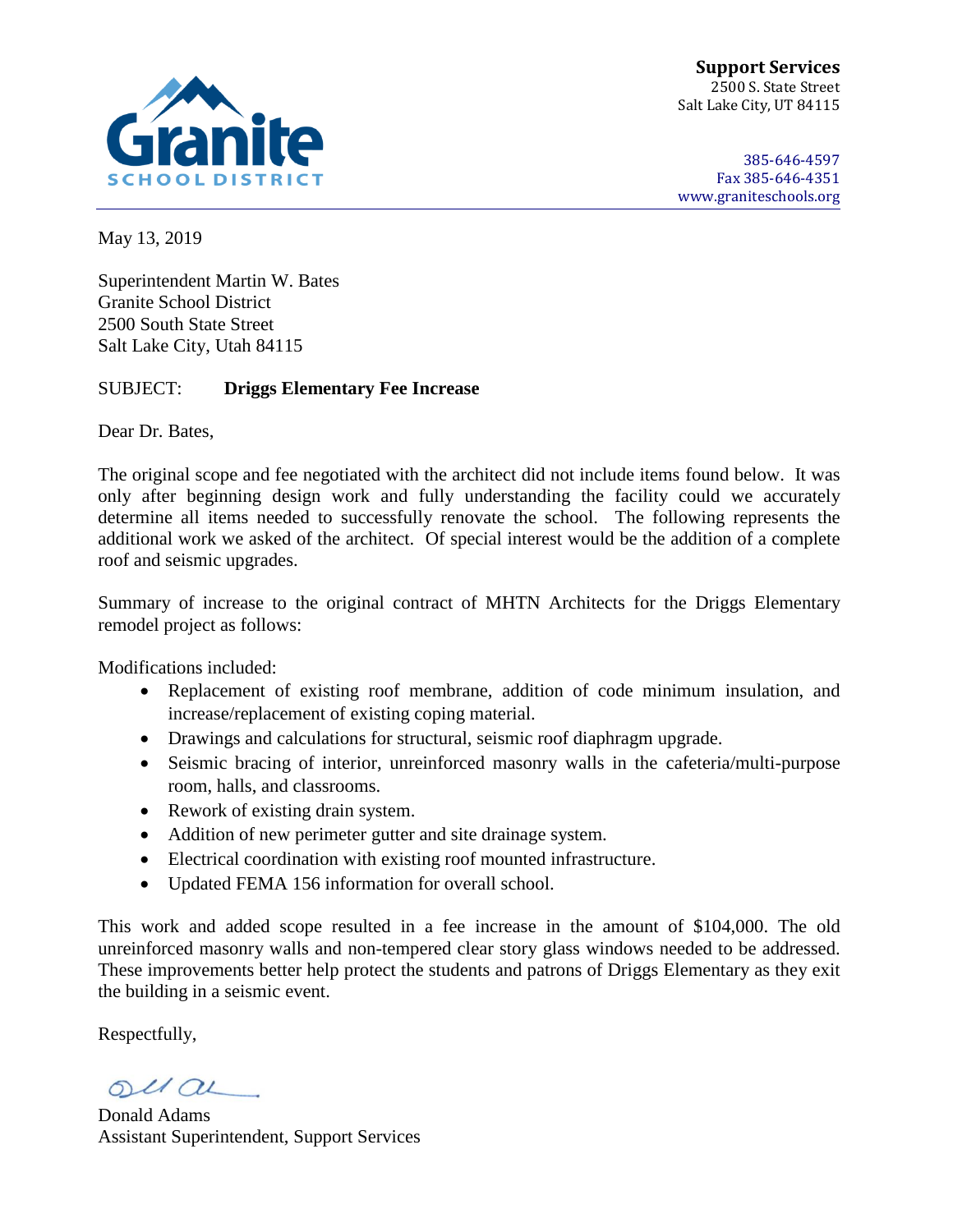## THE FOLLOWING PROPOSAL, SUBMITTED BY JARED B. GARDNER, DIRECTOR OF PURCHASING, IS RECOMMENDED FOR BOARD APPROVAL.

 $\overline{a}$ 

Superintendent of Schools

May 21, 2019

Superintendent Martin Bates RE: Change Order, Evergreen Junior 2500 South State Street Purchase Order No. 970123

Granite School District Remodel Salt Lake City, Utah 84115 \$58,857.83

Dear Dr. Bates:

The Purchasing Department has received a change order request from Mr. Donald Adams on the Evergreen Junior High School remodel project.

The extra cost is for several changes to the job including heating modifications, ADA restroom modifications, lighting changes, audio system revisions, audiovisual changes in the food room and other small changes.

We respectfully request approval to issue a change order to J.L. Hardy in the amount of \$58,857.83. Funds for this expenditure are to come from the Capital Outlay Budget.

Sincerely, Approved: Approved: Approved: Approved:

facely fardun

Jared B. Gardner David F. Garrett Donald L. Adams Director of Purchasing Business Administrator/Treasurer Assistant Superintendent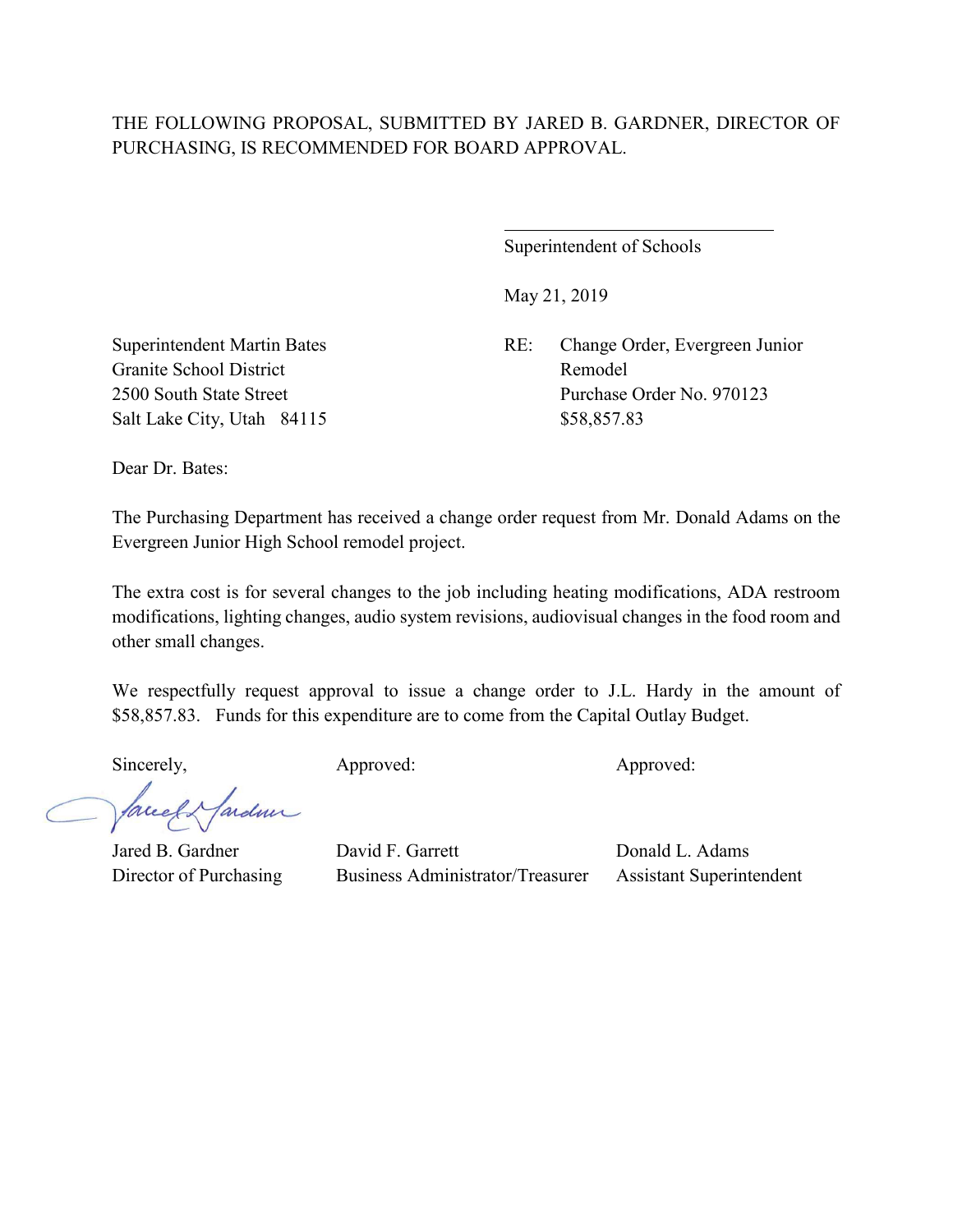

**Support Services** 2500 S. State Street Salt Lake City, UT 84115

385-646-4597 Fax 385-646-4351 [www.graniteschools.org](http://www.graniteschools.org/)

May 13, 2019

Superintendent Martin W. Bates Granite School District 2500 South State Street Salt Lake City, Utah 84115

## SUBJECT: **Evergreen Junior High School Change Order #13**

Dear Dr. Bates,

The remodel at Evergreen Junior has been especially challenging. The facility (original and multiple additions) was in worse conditions than originally thought. As the contractor and design team uncovered hidden faults, many minor and moderate sized modifications have been required. We have been working diligently to keep work requirements to a minimum since the majority of work in summer of 2018, but the lingering work is needed to appropriately accommodate learning and teaching at the school.

Items identified below have required a change order to the original contract from J.L. Hardy Construction for the Evergreen Jr. Remodel project:

Modifications included:

- 1. Design drawings incorrectly identified or were insufficient in fully describing (based upon known conditions) items such as:
	- a. Heating System in administration area lacked design coordination.
	- b. HVAC additions in a room that housed the technology equipment to keep correct operational temperatures.
	- c. Correction to the lighting design of three classrooms to rectify poor existing electrical.
	- d. AV changes in the FACS lab.
	- e. HVAC in some of the restrooms needed correction.
	- f. Audio system in the CTE room was incomplete.
	- g. Miscellaneous doors and doorframes needed additional work.
	- h. Roller shades were missed in art storage.
	- i. Additional ceiling patch and repairs in the corridors needed to occur.